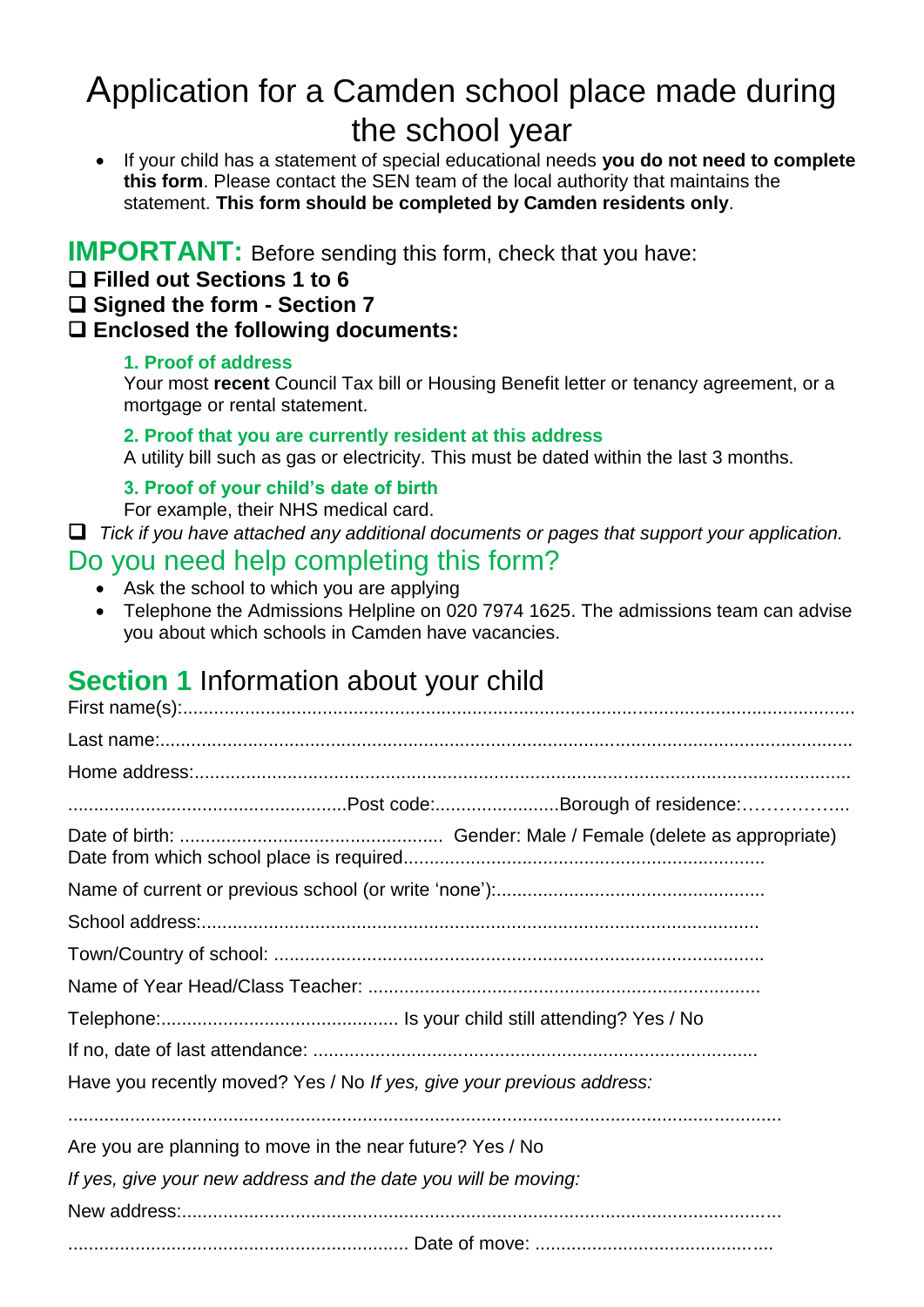## **Section 2** Information about you **parent or carer details**

Is your address is different from the child's address? .................................................Yes / No *If yes, explain why on a separate page.*

Do you have parental responsibility for the child? .......................................................Yes / No *We can only accept applications from a person who is legally responsible for the child.*

Is your child fostered through a private arrangement?\* ..............................................Yes / No *\* You have a duty to inform the local authority if the child is fostered through a private arrangement with the child's birth family. Private fostering refers to carers who are NOT step-parents, grandparents, siblings, aunts or uncles and who do NOT have parental responsibility.*

Are you a Crown Servant applying for a school place as a result of a posting? .........Yes / No

### **Section 3** Which school are you applying for?

Camden primary and secondary schools are listed in the notes with this form and on Camden's website: **www.camden.gov.uk/schools** 

Other boroughs will have information on their websites.

**Name of school**............................................................................................................................. Postcode ..................................................................

**Is there a sibling attending this school?** Yes/No

First name ......................................................... Last name...........................................................

Male/Female Date of birth ...............................................................

**Please give a reason for this preference:**

........................................................................................................................................................

........................................................................................................................................................

 $\Box$  I wish to be considered under the social/medical criteria, this is applicable for Camden community schools. Please check the admissions criteria of other schools.

You should submit supporting evidence which sets out the particular reasons why the school is the most suitable, and the difficulties that could be caused if they were to attend another school. This will normally be in the form of a letter from a suitably qualified professional, such as a doctor or social worker for example. Please note hospital appointment letters cannot be accepted as proof. If you or your child has mobility issues then you will be expected to accept a place at your nearest community school.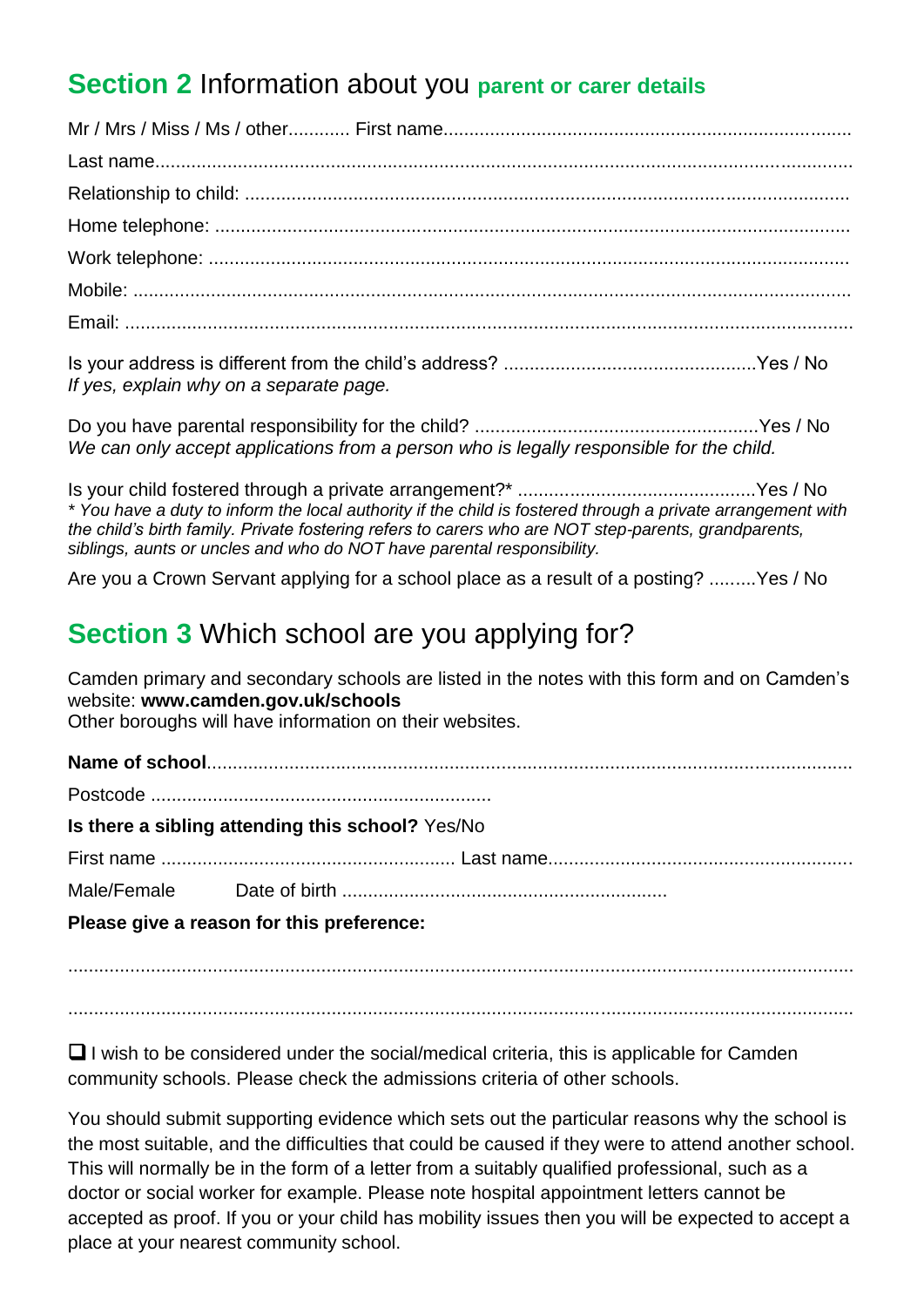# **Section 4** Why are you applying?

**My child does not currently have a place in any school**

Please explain why and how long your child has been out of school on a separate page

**A change of address / move** Please make sure you fill out the details in **Section 1**

**So my child can join their brother/sister (siblings)** Please give details in **Section 3** If you are applying for more than one child, please tell us.

**My child was removed from school roll** Please give the reasons on a separate page

**Child has been placed in local authority care or was previously looked after** Please fill out **Section 5**

**Issues in current school** Please fill out **Section 6** about transfers between schools

**Other reason** Please make a note of the details on a separate page

**Other circumstances** *this information may help us to find your child a suitable school place more quickly and help the school to set in place the appropriate support for your child.*

Does your child have a social or medical reason to attend a specific school?.................Yes / No *Please refer to the quidance about the evidence you need and tick the boxes in Section 3* 

Does your child have special education needs (but not a statement)? ............................Yes / No

Is your child a young carer? .............................................................................................Yes / No

Has your child been permanently excluded or at risk of permanent exclusion? ..............Yes / No

Does your child have a history of attendance problems?.................................................Yes / No

Please state his/her first language:...........................................................................................

*If you answered yes to any question, please make sure you provide details and any relevant documents.*

# **Section 5** Looked After Children/Previously Looked After

Are you:

- 1. A foster carer looking after a child who is in care? Yes/No
- 2. A parent whose adopted child was previously looked after but immediately after being looked after became subject to an adoption, residence or special guardianship order\*? Yes / No

If you answered yes to either 1 or 2, please also provide a letter from the social worker confirming the legal status of the child and the local authority with which the child is in care or was in care. Please note point 2 only applies if the child was previously looked after in England or Wales.

# **Section 6 Transfer requests between schools**

If you are requesting a transfer to another local school it is important for you to discuss this with the headteacher or head of year of your child's present school **first**. Please give your reason for requesting the transfer and ask the headteacher or head of year to sign below.

........................................................................................................................................................ ........................................................................................................................................................ Signature of Headteacher/Head of Year: ......................................................................................